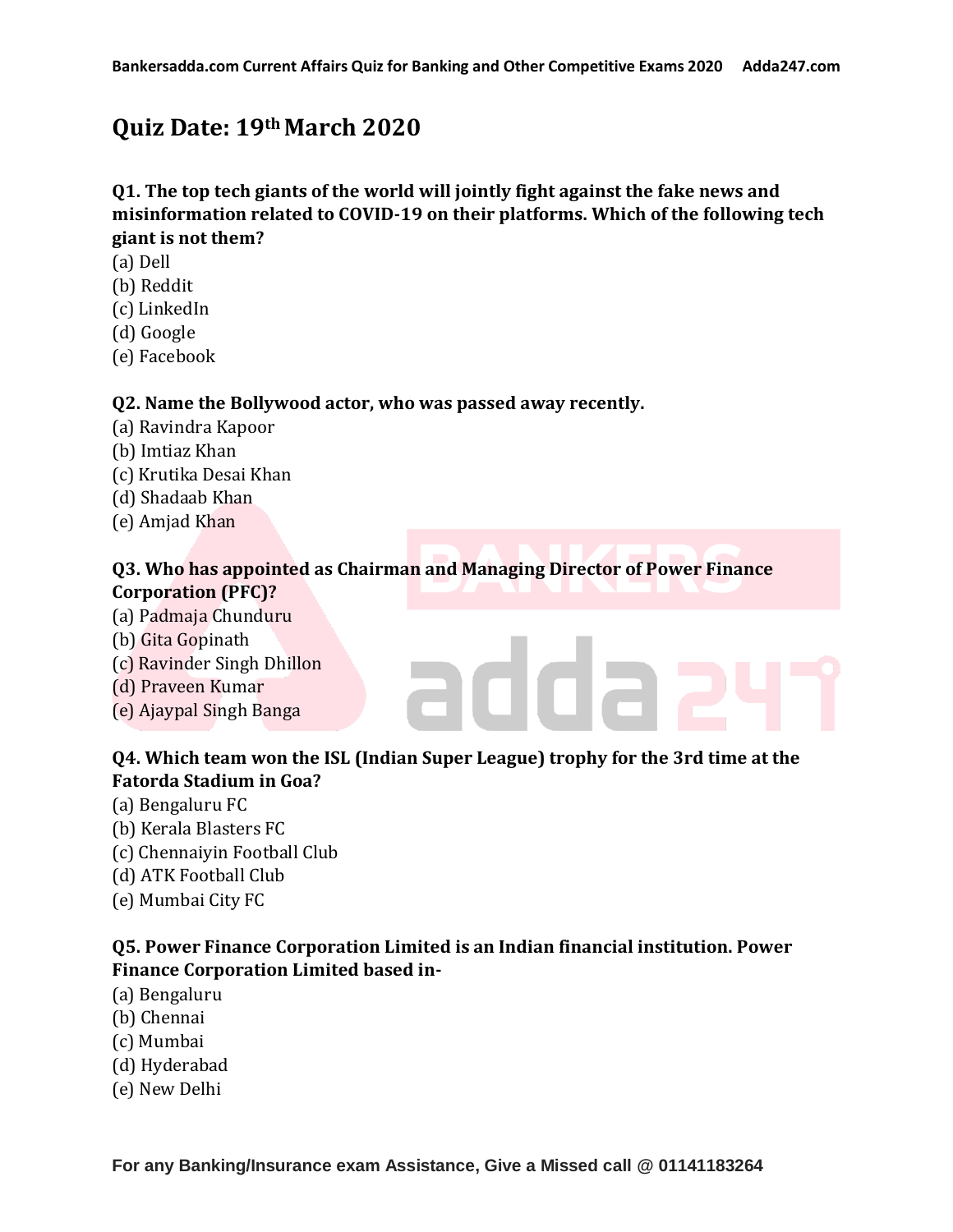- **Q6. Noted \_\_\_\_\_\_\_\_\_\_\_\_\_\_ Actor Jairam Kulkarani was passed away recently.**
- (a) Telugu
- (b) Bhojpuri
- (c) Kannada
- (d) Bengali
- (e) Marathi

**Q7. Which of the following country has begun phase one of the clinical Human trial of an investigational vaccine designed to protect against the coronavirus disease which has claimed the lives of over 7,000 people globally?**

- (a) India
- (b) Japan
- (c) China
- (d) USA
- (e) France

# **Q8. Innovate for Accessible India campaign has been launched jointly by India and NASSCOM Foundation to empower people with disabilities.**

- (a) Facebook
- (b) Google
- (c) Microsoft
- (d) Sony
- (e) IBM

# **Q9. Which of the following state has launched a mass handwashing campaign named 'break the chain' to combat coronavirus?**

- (a) Maharashtra
- (b) Kerala
- (c) Gujarat
- (d) Rajasthan
- (e) West Bengal

# **Q10. COVID-19 cases were first identified in December 2019 in which country?**

- (a) China
- (b) India
- (c) Japan
- (d) South Korea
- (e) Nepal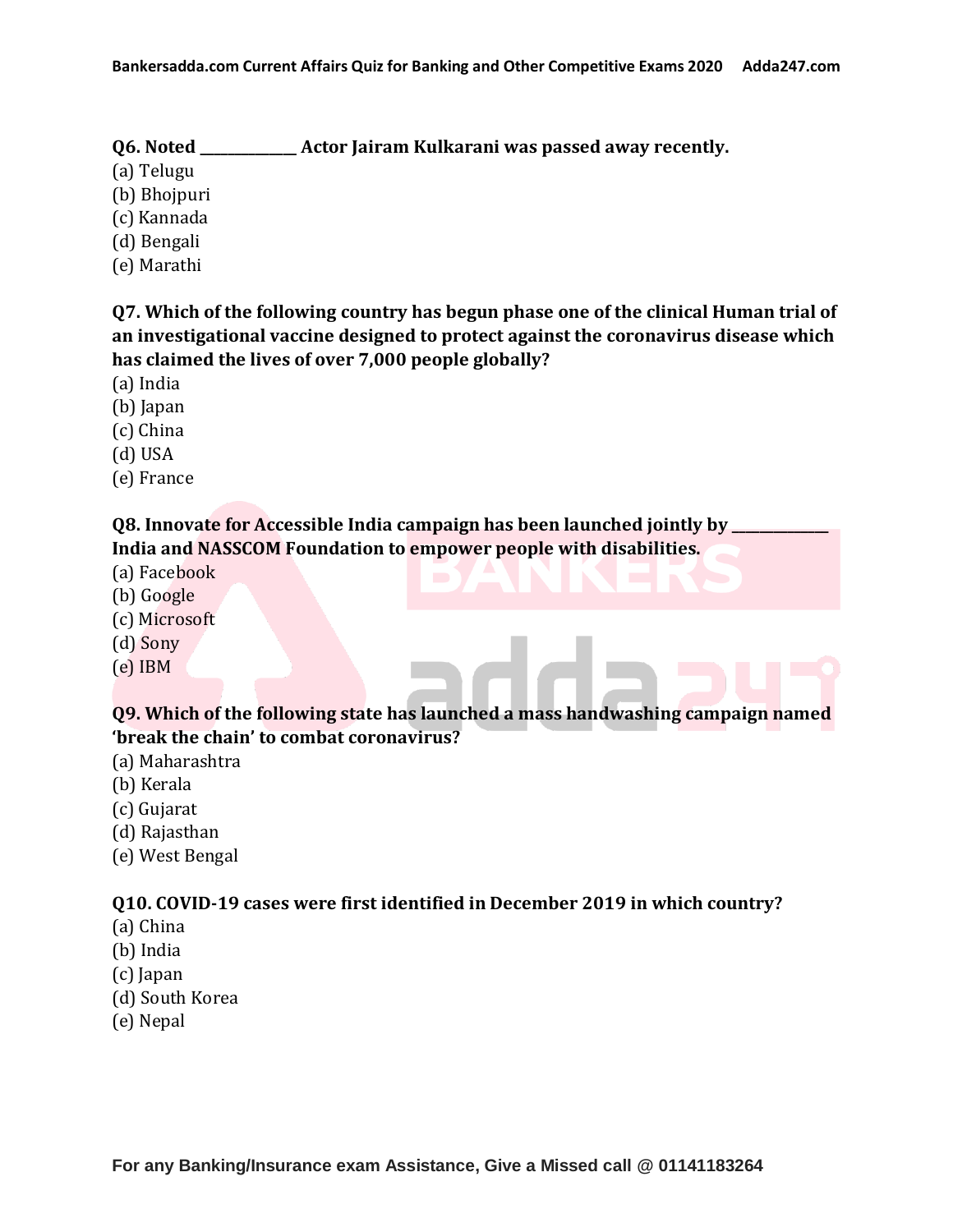

**Q11. A starch-based 'hemostat' material has been developed by the Institute of Nano Science and Technology (INST). The Institute of Nano Science and Technology (INST) is an autonomous institute under-**

- (a) Department of Science & Technology
- (b) Council of Scientific and Industrial Research
- (c) Department of Biotechnology
- (d) Indian Council of Social Science Research
- (e) Ministry of Environment, Forest and Climate Change

#### **Q12. The Ordnance Factories' Day is observed on the \_\_\_\_\_\_\_\_\_\_\_\_ of March every year.**

- (a) 15th March
- (b) 18th March
- (c) 16th March
- (d) 19th March
- 
- (e) 17th March

### **Q13. Who has been reappointed as MD & CEO of Bajaj Auto?**

- (a) Rahul Bajaj
- (b) Sanjiv Bajaj
- (c) Rajiv Bajaj
- (d) Anant Bajaj
- (e) Gopal Vittal

# **Q14. Which of the following payment bank has partnered with Visa to issue Visa debit cards?**

- (a) Jio Payments Bank
- (b) Paytm Payments Bank Ltd
- (c) Airtel Payments Bank
- (d) India Post Payments Bank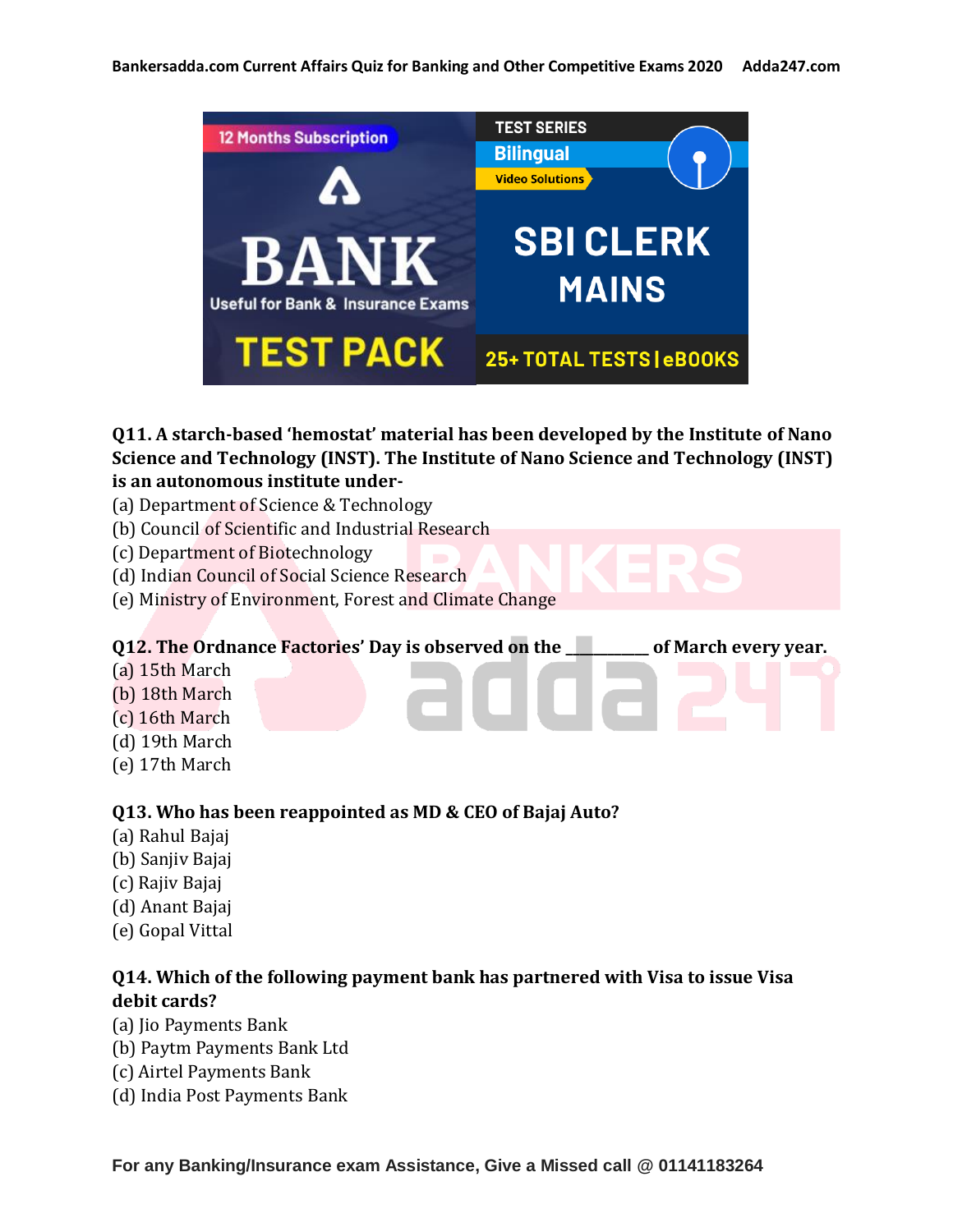### (e) NSDL Payments Bank

### **Q15. Ordnance Factory Board consisting of the Indian Ordnance Factories. It is based in-**

- (a) Kolkata
- (b) New Delhi
- (c) Chennai
- (d) Bengaluru
- (e) Mumbai

### **Q16. World's first commercial flying car named 'PAL-V Liberty' will be developed in-**

- (a) Gujarat
- (b) Rajasthan
- (c) Maharashtra
- (d) West Bengal
- (e) Madhya Pradesh

### **Q17. Manikaran Power Ltd (MPL) has become the \_\_\_\_\_\_\_\_\_\_\_\_\_\_ member of India's first gas trading platform which is called the Indian Gas Exchange (IGX).**

- (a) second
- (b) first
- (c) third
- (d) sixth
- (e) fifth

### **Q18. S&P Global Ratings has reduced India's economic growth forecast to \_\_\_\_\_\_\_\_\_\_\_\_\_\_\_ for financial year 2020.**

- (a) 5.3%
- (b)  $5.7\%$
- (c) 5.2%
- $(d)$  5.1%
- (e) 5.5%

# **Q19. The French Open \_\_\_\_\_\_\_\_\_\_\_\_\_\_- tournament has been postponed by the French \_\_\_\_\_\_\_\_\_\_\_\_\_\_\_ Federation due to the coronavirus pandemic.**

- (a) chess, chess
- (b) badminton, badminton
- (c) cricket, cricket
- (d) tennis, tennis
- (e) football, football

### **Q20. Standard & Poor's Financial Services is based in-**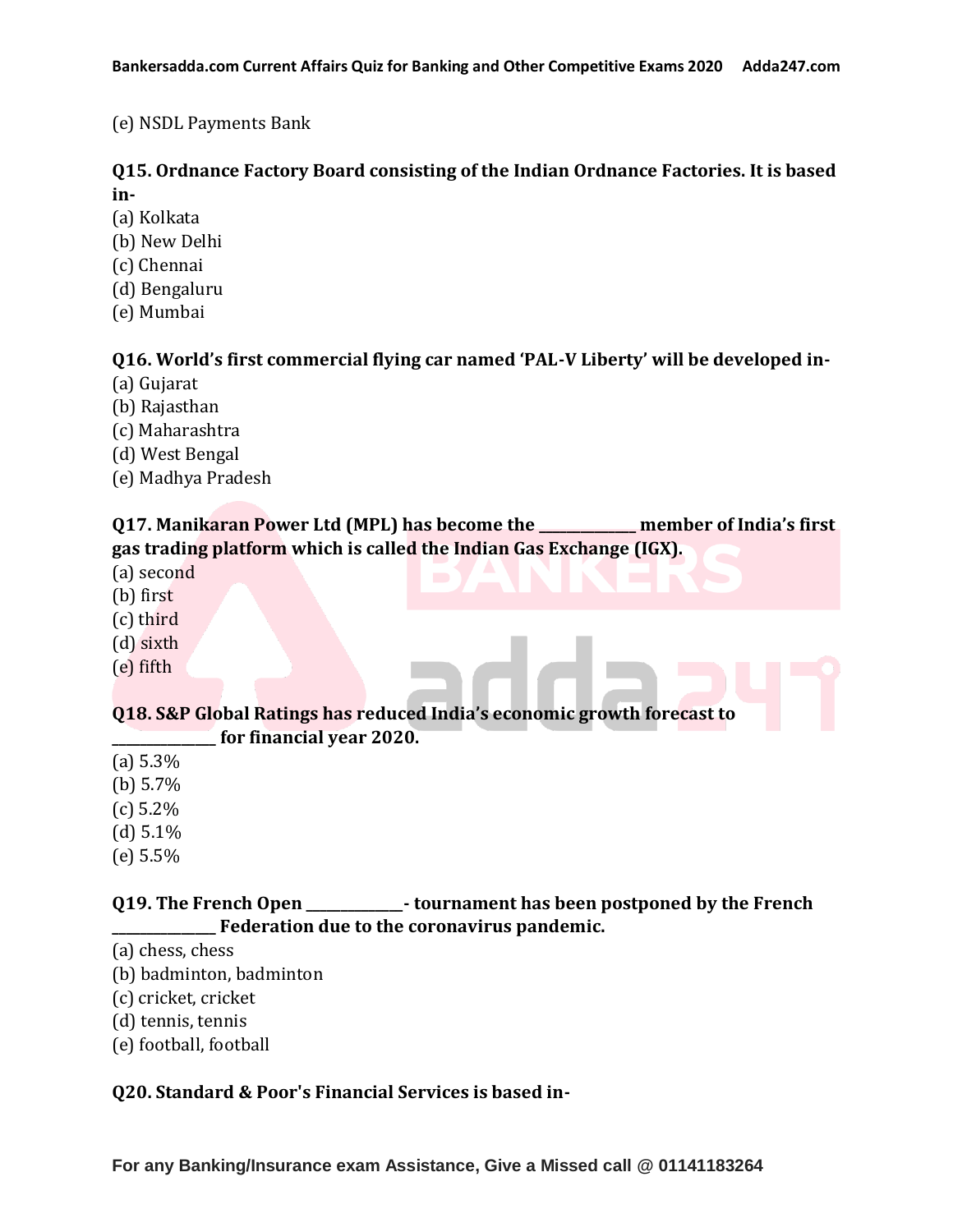- (a) Paris
- (b) Geneva
- (c) Vienna
- (d) London
- (e) New York



### **S1. Ans.(a)**

**Sol.** The top tech giants of the world will jointly fight against the fake news and misinformation related to COVID-19 on their platforms. The top giants which have announced a fight against the fake news includes Facebook, Google, LinkedIn, Microsoft, Reddit, Twitter and YouTube.

# **S2. Ans.(b)**

**Sol.** Bollywood actor Imtiaz Khan passed away. He starred in movies like Yaadon Ki Baraat, Dharmatama, Dayavan and Noor Jahan among more.

# **S3. Ans.(c)**

**Sol.** Ravinder Singh Dhillon has appointed as Chairman and Managing Director of Power Finance Corporation (PFC). The Appointments Committee of the Cabinet chaired by Prime Minister Narendra Modi has approved his appointment.

# **S4. Ans.(d)**

**Sol.** ATK FC (Football Club) won the ISL (Indian Super League) trophy for the 3rd time following a 3-1 win against Chennaiyin FC in the final match held at the Fatorda Stadium in Goa.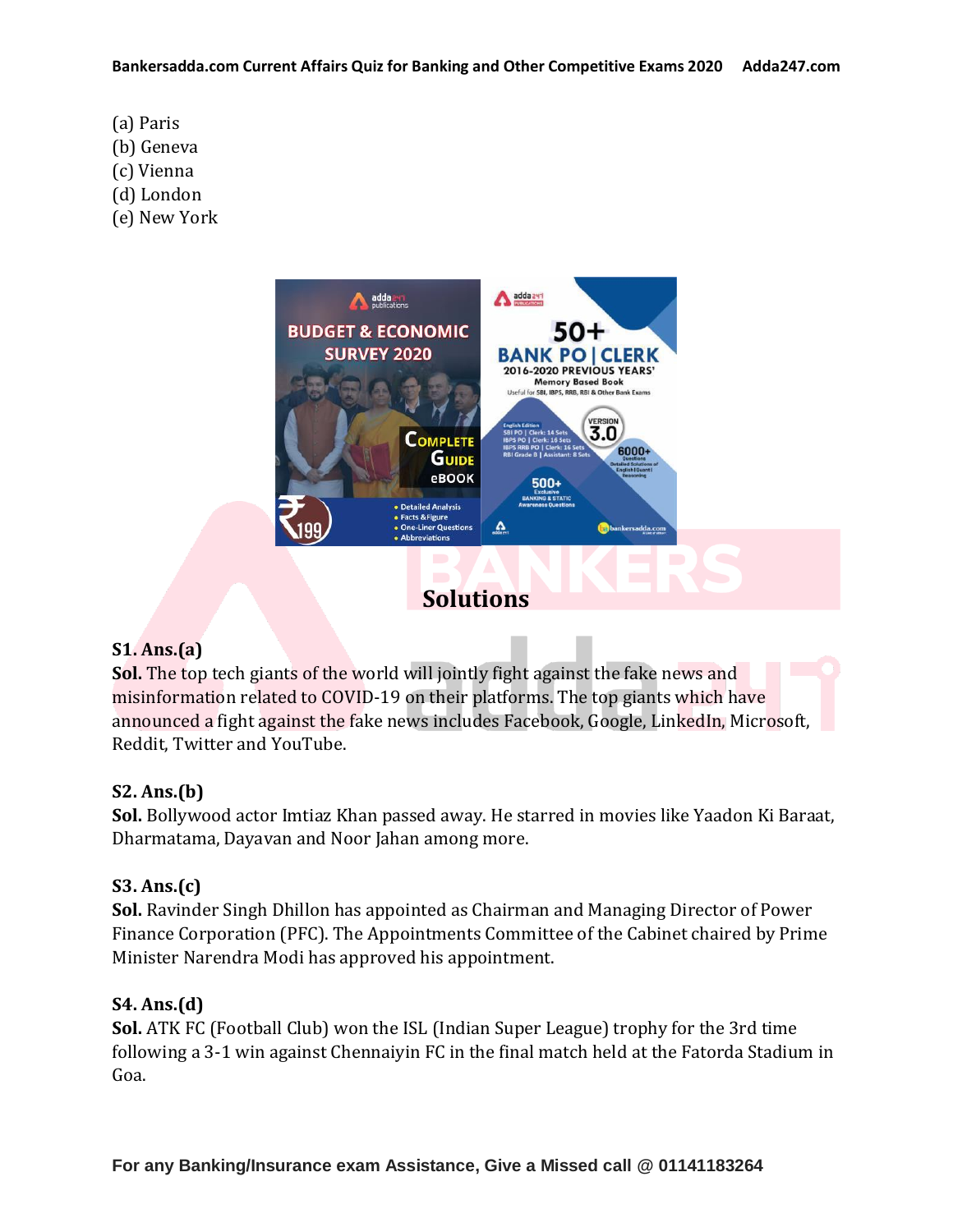### **S5. Ans.(e)**

**Sol.** Power Finance Corporation Ltd. is an Indian financial institution based in New Delhi.

### **S6. Ans.(e)**

**Sol.** Noted Marathi Actor Jairam Kulkarani passed away. He was born in Barshi tehsil in Solapur district, Maharashtra.

### **S7. Ans.(d)**

**Sol.** The United State has begun phase one of the clinical Human trial of an investigational vaccine designed to protect against the coronavirus disease which has claimed the lives of over 7,000 people globally.

### **S8. Ans.(c)**

**Sol.** Innovate for Accessible India campaign has been launched jointly by Microsoft India and NASSCOM Foundation to empower people with disabilities. The campaign aims to empower people with disabilities with the help of technology and tools to provide better integration into society and access to equal opportunities.

### **S9. Ans.(b)**

**Sol.** The Kerala government has launched a mass handwashing campaign named 'break the chain' to combat coronavirus. The campaign aims to educate people about the importance of public and personal hygiene.

#### **S10. Ans.(a)**

**Sol.** COVID-19 cases were first identified in December 2019 in China's Wuhan in Hubei province. As of March 15, the WHO has reported 153,517 cases of COVID-19 and 5,735 deaths worldwide.

#### **S11. Ans.(a)**

**Sol.** A starch-based 'hemostat' material has been developed by the Institute of Nano Science and Technology (INST). The Institute of Nano Science and Technology (INST) is an autonomous institute under the Department of Science & Technology.

#### **S12. Ans.(b)**

**Sol.** The Ordnance Factories' Day is observed on the 18th of March every year. The production of India's oldest Ordnance Factory, which is at Cossipore of Kolkata, was started in 18th of March, 1802.

#### **S13. Ans.(c)**

**Sol.** Rajiv Bajaj has been reappointed as MD & CEO of Bajaj Auto. The announcement was made after the board meeting of the Bajaj Auto.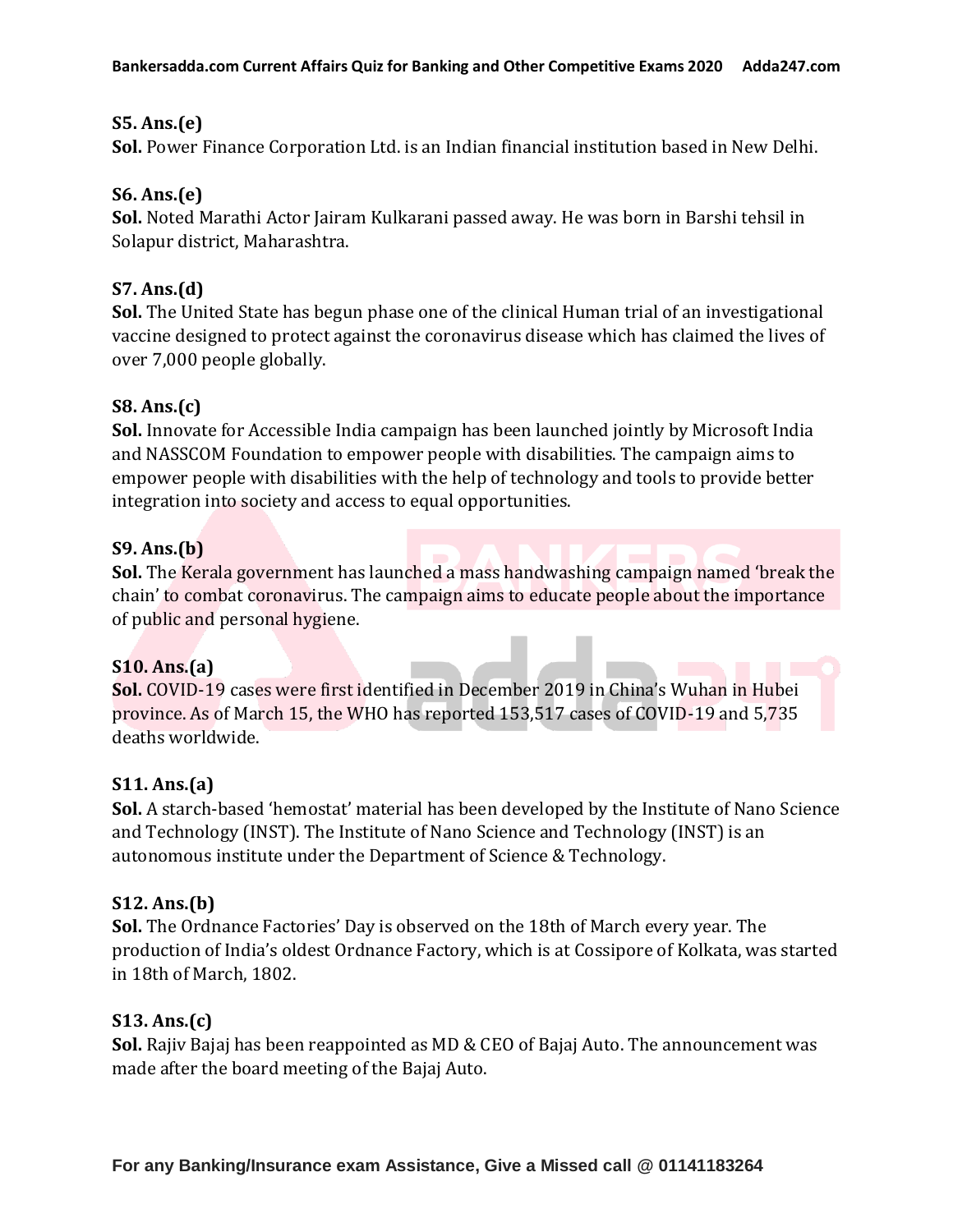### **S14. Ans.(b)**

**Sol.** Paytm Payments Bank Ltd (PPBL) has partnered with Visa to issue Visa debit cards. With this, Paytm will issue over 10 million new digital debit cards in FY 2020-2021 to its customers.

### **S15. Ans.(a)**

**Sol.** Ordnance Factory Board consisting of the Indian Ordnance Factories. It is based in Kolkata.

### **S16. Ans.(a)**

**Sol.** World's first commercial flying car named 'PAL-V Liberty' will be developed in Gujarat, India. PAL-V stands for Personal Air-Land Vehicle. The PAL-V Liberty is a combination of a car and an autogiro, or gyroplane.

### **S17. Ans.(b)**

**Sol.** Manikaran Power Ltd (MPL) has become the first member of India's first gas trading platform which is called the Indian Gas Exchange (IGX). IGX is a part of Indian Energy Exchange (IEX).

### **S18. Ans.(c)**

**Sol.** S&P Global Ratings has reduced India's economic growth forecast to 5.2% for financial year 2020. The economic growth forecast was earlier forecasted at 5.7%.

#### **S19. Ans.(d)**

**Sol.** The French Open tennis tournament has been postponed by the French Tennis Federation due to the coronavirus pandemic. The Grand Slam tournament which was scheduled to be held in the month of May-June, 2020 has been postponed.

#### **S20. Ans.(e)**

**Sol.** Standard & Poor's Financial Services is an American financial services company based in New York.